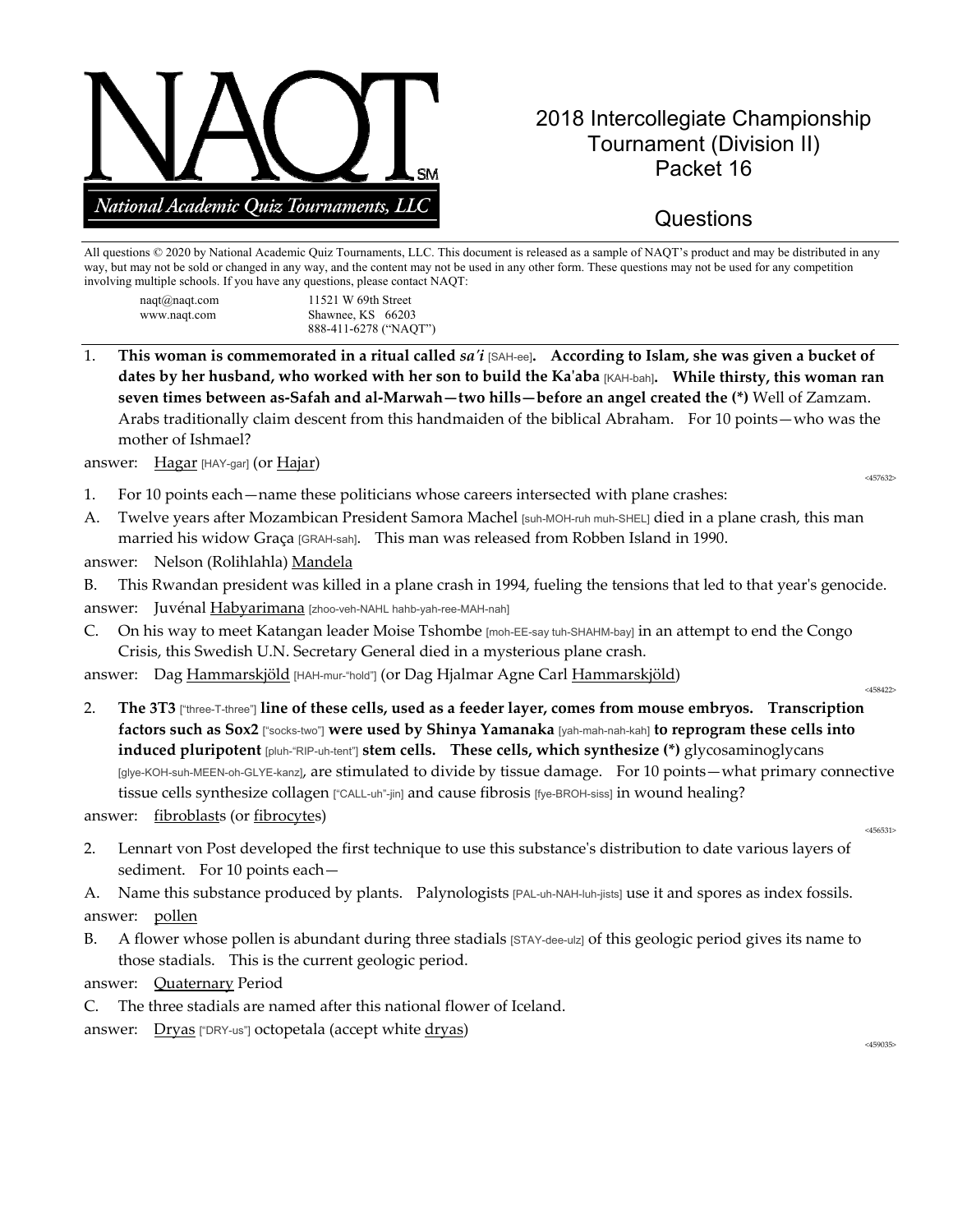3. **A man with this position asks Seth Wright to work for him after entering a bathroom to vomit. Another man with this position murders Verna Thornton in a hospital. On one TV show, this position is held by (\*)** Mellie, the ex-wife of a man who also held it and who had an affair with Olivia Pope. For 10 points—what position held by Fitz Grant on *Scandal* is held by former Cabinet member Tom Kirkman on *Designated Survivor*?

answer: president of the United States (accept POTUS; prompt on "designated survivor" before "Verna")

- 3. In the 1970s this university was forced to sell its Bronx campus, which became Bronx Community College. For 10 points each—
- A. Name this school based around Washington Square in downtown Manhattan, the alma mater of Martin Scorsese ["score"-SAY-zee] and Elihu [EL-uh-"hue"] Root.

answer: New York University or NYU (prompt on "New York")

B. One of NYU's founders in 1831 was this Swiss-American politician, who served as secretary of the treasury under both Thomas Jefferson and James Madison.

answer: Albert Gallatin (or Abraham Alfonse Albert Gallatin)

C. Among the college's other notable alumni is this graduate of NYU's medical school, who developed a landmark vaccine for polio.

answer: Jonas (Edward) Salk

- 
- 4. **In 2017 a leader of this party blamed his then-girlfriend for citing David Irving in a 1999 paper. In 2017 this party unveiled a logo consisting of a lion and the phrase "for the nation" in its colors of purple and yellow. Henry Bolton won a 2017 leadership election for this party, a year after it was the largest party to support the (\*)** "leave" option. For 10 points—what Eurosceptic ["euro-skeptic"] party was once led by Nigel Farage ["FAIR"-azh]?

answer: <u>UK Independence</u> Party (or <u>UKIP</u>)  $\frac{459338}{459338}$ 

- 4. Contemporary British playwright Patrick Marber wrote a recent adaptation of this play, which shares its name with a novel by J. L. Carr. For 10 points each—
- A. Name this 19th-century Russian play, in which Natalya Petrovna and her ward Vera both fall in love with the same man.
- answer: A Month in the Country (or Mesiats v derevne; accept The Student or Two Women)
- B. *A Month in the Country* is a play by this author, who created the nihilist Bazarov [BAZ-uh-rawf] in his novel *Fathers and Sons*.
- answer: Ivan (Sergeyevich) Turgenev [tur-"GAIN"-yef]
- C. "Forest and Steppe" and "Hamlet of the Shchigrovsky [shee-GRAHF-skee] District" are among the stories included in this Turgenev collection.
- answer: A Sportsman's Sketches (or Zapiski okhotnika; or The Hunting Sketches; or Sketches from a Hunter's  $\underline{\text{Album}}$ ) and the set of the set of the set of the set of the set of the set of the set of the set of the set of the set of the set of the set of the set of the set of the set of the set of the set of the set of the set
- 5. **One of these two countries launched a massive airstrike after the other one closed shipping in the Straits of Tiran** [tih-RAHN]**. One of these countries used water cannons to cross the Bar Lev Line, which had been set up by the other to defend the (\*)** Sinai [SYE-nye] Peninsula following the Sinai's capture in the Six-Day War. The Camp David Accords were signed between—for 10 points—what two Middle Eastern countries?
- answer: Egypt (or Arab Republic of Egypt or Gumhuriyat Misr al-Arabiyah; accept UAR or United Arab Republic or Al-Jumhuriyah al-'Arabiyah al-Muttahidah)

Israel (or State of <u>Israel</u> or Medinat <u>Yisra'el</u>) (accept answers in either order)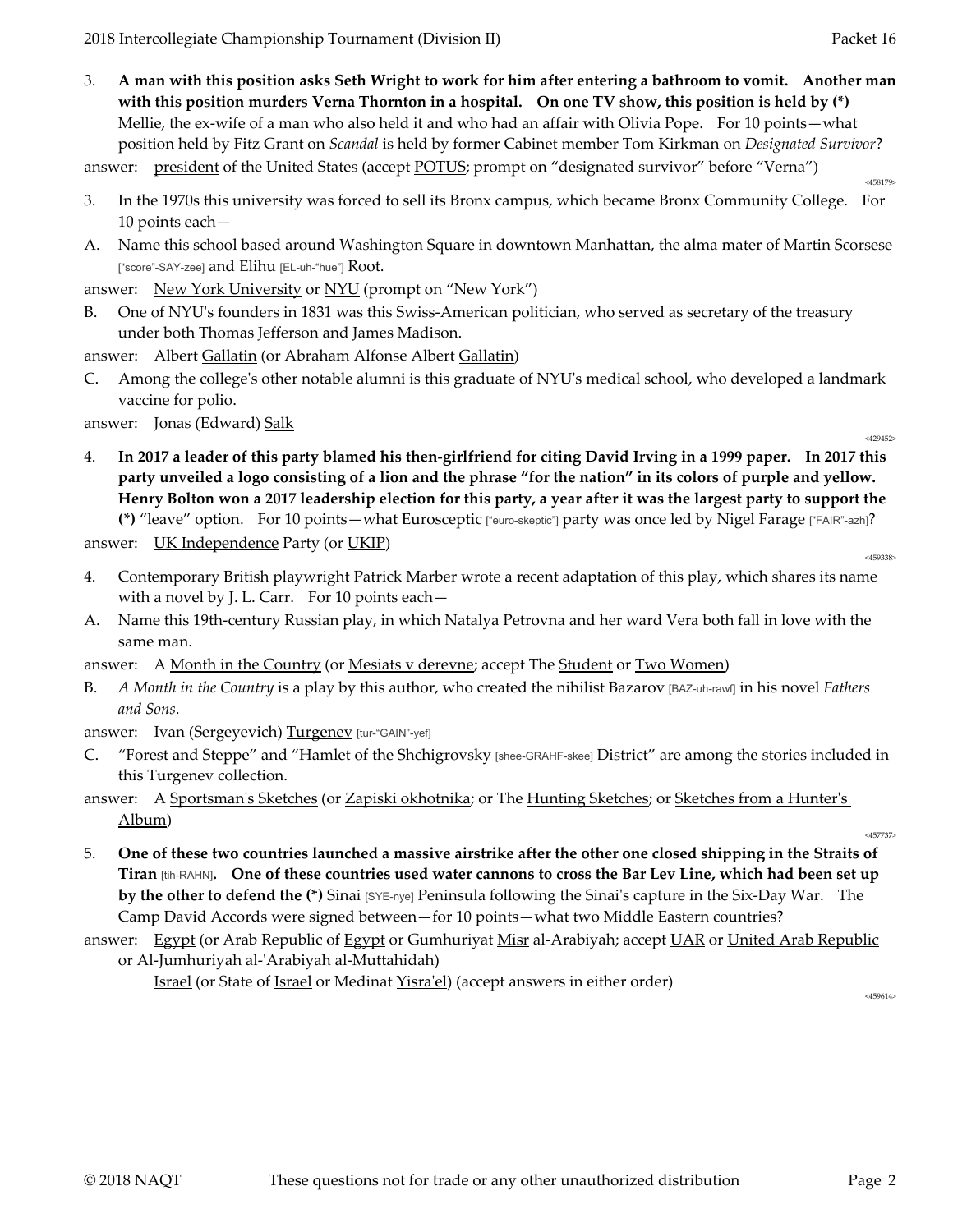- 5. This country established an American colony in what is now Delaware. For 10 points each—
- A. Name this country, which was ably represented at Westphalia [west-FAIL-yuh] by Axel Oxenstierna during the rule of Queen Christina.

answer: Sweden (or Kingdom of Sweden or Konungariket Sverige)

Sweden, along with Norway, was made part of this Danish-dominated single monarchy engineered by Queen Margaret in 1397. It lasted until 1523, when Gustavus Vasa re-established Swedish independence.

answer: Kalmar Union (or Union of Kalmar or Kalmarunionen)

C. Gustavus Vasa capitalized on the anger of the Swedish partisans toward the Danish, who in 1520 executed dozens of Sten Sture the Younger's supporters in this anti-independence incident.

answer: Stockholm Bloodbath (or Stockholms Blodbad) answer: Stockholm Bloodbath (or Stockholms Blodbad)

- 6. **One of these entities delivers a summons to "the winding ancient stair" in a poem by William Butler Yeats**  ["yates"]**. Another of these entities is repeatedly said to be "unmoved" in a poem in which it "shuts the door to her divine Majority." A (\*)** spiritual crisis was described by St. John of the Cross in a poem titled for the "dark night of"—for 10 points—what entity that, in an Emily Dickinson poem, "selects her own Society"?
- answer: souls (or alma; accept A Dialogue of Self and Soul or The Soul selects her own Society or Dark Night of the Soul or La noche oscura del alma)
- 6. Margaret Farrar was this daily puzzle's first editor. For 10 points each—
- A. Name this puzzle whose Sunday version consists of a 21-by-21 grid. Its weekday and Saturday variant is only 15-by-15.
- answer: New York Times crossword puzzle (or NYT crossword puzzle; prompt on answers that mention only "crossword(s) (puzzle(s))")
- B. The *New York Times* crossword has been edited since 1993 by this man, who has a college degree in "enigmatology" ["enigma"-TAH-luh-jee], or the study of puzzles.

answer: Will Shortz

- C. A classic 1996 *New York Times* crossword by Jeremiah Farrell was constructed so that *either* of these *two* men—the 1996 Democratic and Republican candidates for president—could be a correct answer.
- answer: Bill Clinton (or William Jefferson Clinton or William Jefferson Blythe III) Bob <u>Dole</u> (or Robert Joseph <u>Dole</u>) <sub><458095</sub>
- 7. **The mouth of this country's Chalumna River is where the coelacanth** [SEEL-uh-kanth] **was first rediscovered. In this country, great white sharks can be found off the coast of Gansbaai** [gahns-"bye"]**, which is also home to a colony of African penguins. Its sea bamboo kelp forests are fed by the upwelling of the (\*)** Agulhas [uh-GUL-us] Current. Whale-watching is popular off the coast of KwaZulu-Natal [nuh-TAHL] in—for 10 points—what country that contains the Cape of Good Hope?

answer: South Africa (or Republic of South Africa; prompt on "RSA")

- 7. Dihalo-cyclopropanes are converted to these compounds through reaction with organolithium bases in the Skattebøl rearrangement. For 10 points each—
- A. Name these dienes [DYE-eenz] containing adjacent double bonds. One of these compounds exists in equilibrium with propyne ["PRO-pine"] in MAPP ["map"] gas.

answer: allenes (accept cumulated dienes)

- B. Both MAPP gas and this simplest alkyne can serve as welding fuels.
- answer:  $\alpha$  acetylene (or ethyne; accept  $C_2H_2$ )
- C. The central carbon atom of an allene has this orbital hybridization seen in linear molecules.

answer:  $\frac{sp}{d}$  (do not accept or prompt on "sp<sup>2"</sup> or "sp<sup>3"</sup>)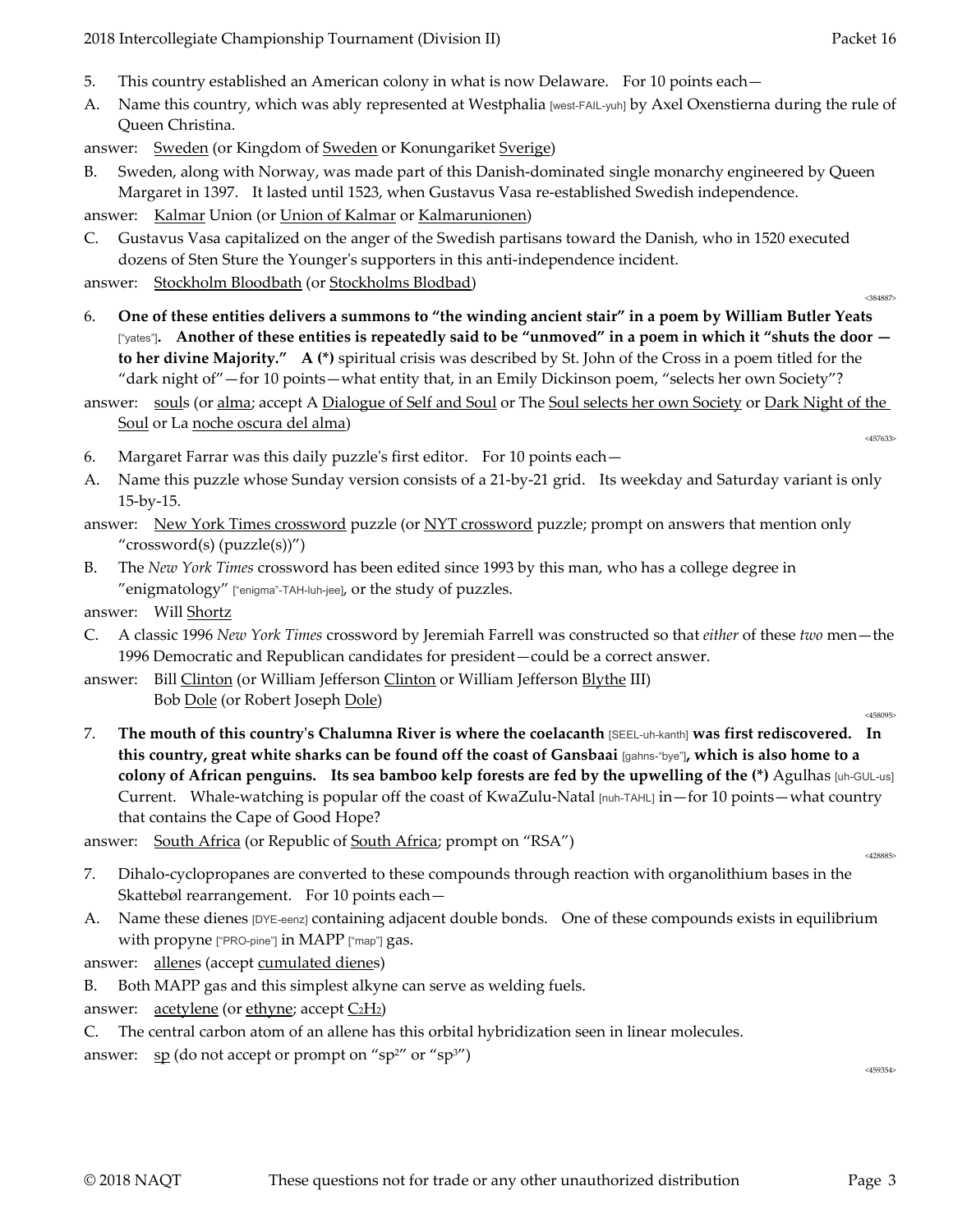8. **A Lorenzo Lotto painting of this woman includes a cartouche** ["car"-TOOSH] **showing her speech. This woman has a comb and a silk shawl at her feet as she sits in front of a rose trellis in a painting by Tintoretto**  [TIN-toh-REH-toh]**. She sits on a ledge while two men behind her whisper to each other in a painting by (\*)** Artemisia Gentileschi [ar-tuh-MEEZH-uh jen-til-ESS-kee]. For 10 points—name this woman from the Book of Daniel who is accosted by elders in a common artistic scene.

answer: Susanna (or Shoshana; accept Susanna and the Elders or Susanna e i vecchioni)

- 8. This group's second incarnation was founded in 1915 at Stone Mountain. For 10 points each—
- A. Name this secret society lionized in *The Birth of a Nation*.
- answer: Ku Klux Klan (or KKK)
- B. The Klan's 1920s resurgence was curtailed by a 1925 scandal in which this Grand Dragon from Indiana was convicted of rape and murder.
- answer: D. C. Stephenson (or David Curtiss Stephenson; prompt on "Steve")
- C. The Black Legion, which protected many high-ranking Klan officers, was particularly prominent in this Midwestern city, where a 1967 race riot occurred under mayor Jerome Cavanagh.

answer: Detroit, Michigan answer:  $\frac{1}{2}$ 

9. **This man replaced his nephew to personally lead troops at the siege of Mirandola** [meer-an-DOH-luh]**. Upon taking power, he declared the Borgias'** ["BORE"-juz] **tombs "must be opened" and their bodies sent back to Spain. This man formed the League of Cambrai** [KAHM-bree] **to fight Venice. He was the first (\*)** pope to hire the Swiss Guard for protection. For 10 points—name this "Warrior Pope" who commissioned Michelangelo to paint the ceiling of the Sistine Chapel.

answer: Pope <u>Julius II</u> (or <u>Giuliano della Rovere</u>; prompt on "Julius," "Giuliano," or "della Rovere")

- 9. In a 2013 game, this NBA player was filmed trying to cheer up his teammate Alexey Shved by telling him to "change this face." For 10 points each—
- A. Name this Spanish-born guard who was traded in 2017 to the Utah Jazz.

answer: Ricky Rubio (or Ricard Rubio i Vives)

B. Rubio was traded to the Jazz by this president and coach of the Minnesota Timberwolves, who had previously coached the Chicago Bulls.

answer: Tom Thibodeau [thih-boh-DOH] (or Thomas (Joseph) Thibodeau (Jr.))

C. Rubio was taken by the Timberwolves with the fifth pick in the 2009 NBA draft; two picks later, this point guard from Davidson was taken by the Golden State Warriors.

answer: Stephen [STEFF-in] Curry (or Steph Curry or Wardell Stephen Curry II)

10. **This short story includes a stream-of-consciousness sequence in which the protagonist remembers giving his morphine tablets to his partly-disemboweled comrade Williamson. The protagonist's wife Helen is awoken by a crying hyena at the end of this story, which opens with a passage describing a (\*)** frozen leopard carcass. For 10 points—name this Ernest Hemingway story about a writer dying of gangrene while on safari.

answer: The <u>Snows of Kilimanjaro and the Snows of Kilimanjaro equation</u>

- 10. For 10 points each—answer the following about administrative units of Japan:
- A. Japan is comprised of 47 of these units. The entirety of Hokkaido [hoh-kye-doh] is one of these, while the island Shikoku [shee-koh-koo] is made of four of them.
- answer: prefectures (or todofuken)

B. The larger cities in Japan are made up of these municipalities. 23 "special" examples of them comprise Tokyo. answer: wards (or ku; accept special wards)

C. This Japanese city is divided into special units called *fu*. The Meiji [may-ee-jee] emperor moved from this former imperial capital to Tokyo in the late 19th century.

answer: Kyoto [kee-oh-toh]

<443442>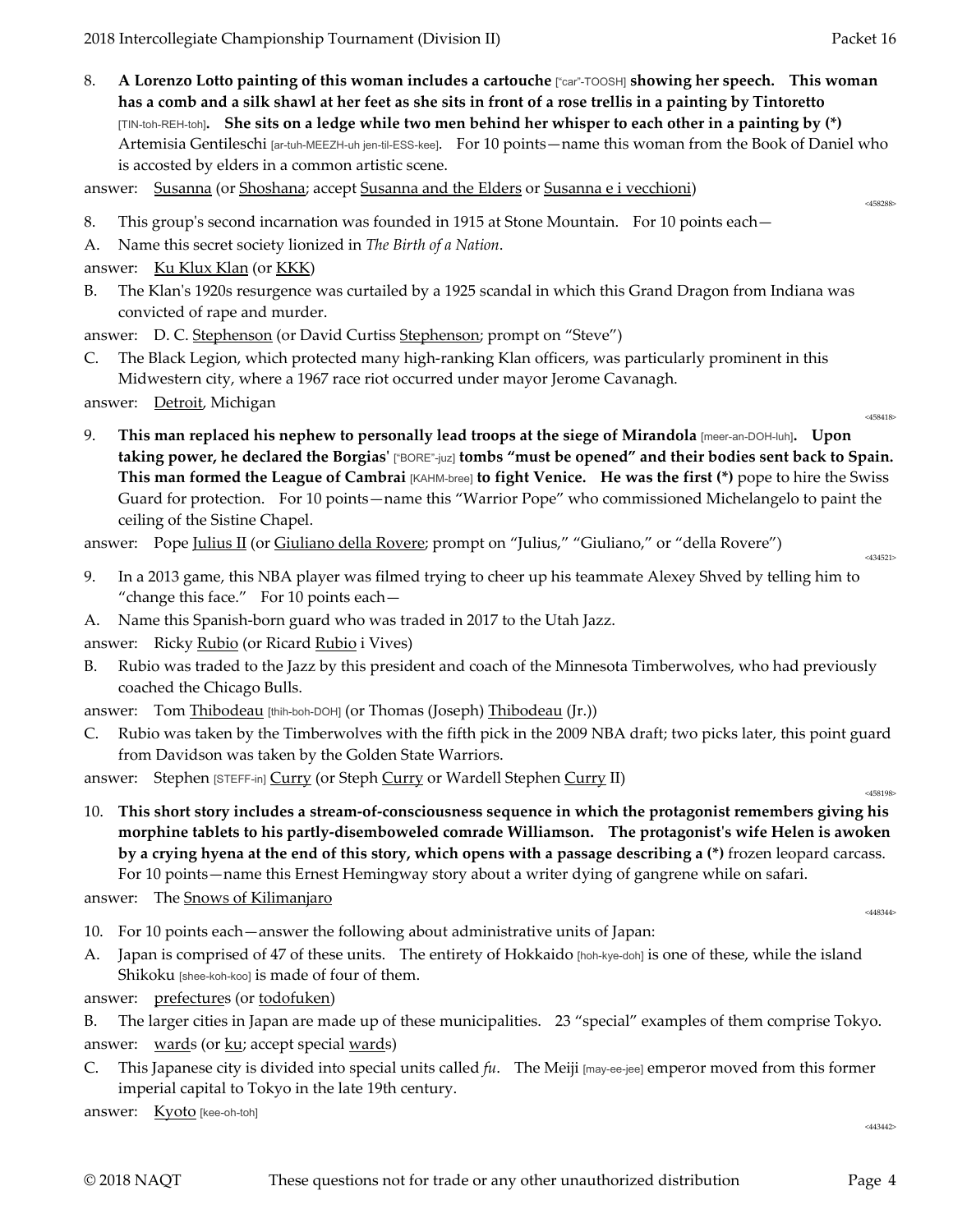- 11. **During a 1959 campaign to force these performances to charge paid admission, Robert Moses circulated an anonymous letter that accused their organizer of being a Communist. In 1987 Martin Sheen and Al Pacino**  [puh-CHEE-noh] **appeared in one of these performances that take place at the (\*)** Delacorte Theater. Joseph Papp arranged the first of—for 10 points—what free outdoor performances of Elizabethan drama in Central Park?
- answer: (Free) Shakespeare in the Park (accept New York Shakespeare Festival or answers indicating Shakespeare plays performed in Central Park; accept Shakespeare after "park"; prompt on broad answers such as "play(s)" before "Joseph") [In 1987 Martin Sheen and Al Pacino appeared as Brutus and Mark Antony in *Julius Caesar*.] <425268>
- 11. For 10 points each—answer the following about crime in 1970s New York:
- A. This set of harsh narcotic laws was passed in 1973; it prescribed penalties such as 25 years in prison for possession of four ounces of cocaine.

answer: Rockefeller (drug) laws

B. Nelson Rockefeller said "that's life" in reference to the 39 deaths during the storming of this state prison, where inmates took guards as hostages in September 1971.

answer: Attica [AT-uh-kuh] (Correctional Facility)

C. Over five million dollars in cash and jewels were stolen by Lucchese [loo-KAY-zee] mafia associates in 1978's Lufthansa [loof-TAHN-zuh] heist at this airport.

answer: John F. <u>Kennedy</u> International Airport (or <u>JFK</u>)

12. **A pair of circular coils named for this physicist enclose a nearly uniform magnetic field. His "decomposition" expresses a vector field as a divergence-free part plus a curl-free part. A function named for him is constant for a given canonical (\*)** ensemble, is denoted *A*, and equals the work an isochoric ["eye-so-CORE-ik"], isothermal ["eye-so-THERMAL"] system can do. For 10 points—identify this man who, like Josiah Gibbs, gave his name to a "free energy."

answer: Hermann von Helmholtz (accept Helmholtz coils or Helmholtz decomposition or Helmholtz free energy)

- 12. He is the namesake of an architecture medal that has been awarded intermittently since 1967. For 10 points each—
- A. Name this Finnish architect of Baker House at MIT and the Finnish pavilion at the 1939 World's Fair in New York City.
- answer: Alvar Aalto [ahl-toh] (or Hugo Alvar (Henrik) Aalto)

B. The 1982 Alvar Aalto Medal was awarded to this Danish architect who designed the Sydney Opera House.

answer: Jørn (Oberg) Utzon [YURN OOT-zun]

Utzon also designed this country's National Assembly Building, which was restored after Iraqi troops set it on fire in 1991.

answer: <u>Kuwait</u> (or State of <u>Kuwait</u> or Dawlat al-<u>Kuwayt</u>)  $\frac{423975}{423975}$ 

13. **A complete English translation of this author for Grove Press was done by Austryn Wainhouse. One of this author's books has five sections, titled for the months November through March, each of which describes "passions." The title character recounts her "misfortunes" to Madame de Lorsagne** [lor-SAN-yuh] **in this man's novel (\*)** *Justine*. *The 120 Days of Sodom* [SAH-dum] is a novel by—for 10 points—what French marquis ["mar"-KEE] whose books depict violent sex?

answer: Marquis de <u>Sade</u> [sahd] (or Donatien Alphonse François de <u>Sade</u>) <459830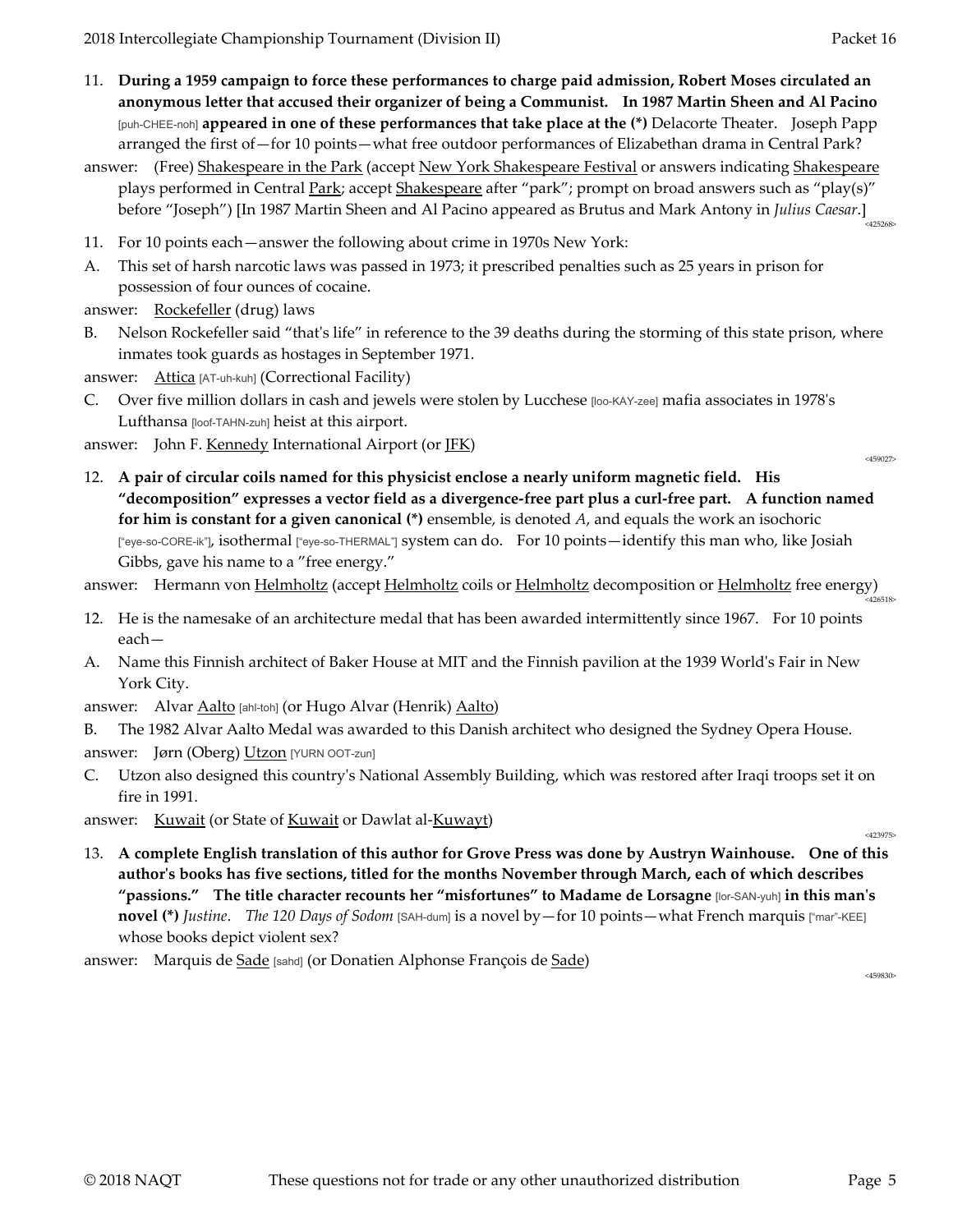- 13. Endothelin receptor antagonists like bosentan can be used to treat hypertension in this structure. For 10 points each—
- A. Name this artery that has an unusually low blood pressure of 8-20 mm Hg ["millimeters mercury"]. It directs deoxygenated ["de-oxygen-ate-ed"] blood to the lungs.
- answer: pulmonary artery
- B. Increased pulmonary artery pressure can be indicative of a left-to-right example of these pathways of blood flow that deviate from normal circulation.

answer: cardiac shunts

C. The foramen ovale [foh-RAY-min oh-VAH-lee] is a fetal shunt between these two upper chambers of the heart that receive blood from the veins.

answer: (left and right) <u>atrium</u> or <u>atria</u>  $\frac{459008}{459008}$ 

14. **This film's characters include Judge Mettrick, who tells a story about an Athenian tyrant, and Harvey Pell, who gives up his deputy's badge after being passed over for a promotion. Toward the end of this film, Amy Fowler—played by (\*)** Grace Kelly—shoots a man in the back, despite being a pacifist Quaker. For 10 points—name this Western in which outlaw Frank Miller is faced by Gary Cooper's Will Kane at the title time.

answer:  $\frac{\text{High Noon}}{458173}$ 

- 14. Arnold van Gennep coined this term and said it consisted of separation, transition, and re-incorporation stages. For 10 points each—
- A. Name this type of event, which includes, according to van Gennep, baptism and ordination. The bar mitzvah is another example of this type of event.
- answer: rite of passage (or rites of passage; prompt on "rite(s)" or "ritual(s)")
- B. This anthropologist built on van Gennep's theory in *The Ritual Process*, arguing that rites of passage move participants into a liminal space.
- answer: Victor Turner
- C. In a rite of passage from this religion, newborn babies are initiated by visiting the tutelary *kami* 30 to 100 days after birth.

answer: <u>Shinto</u>ism answer: Shintoism answer: Shintoism answer:  $\frac{1}{2}$  and  $\frac{400493}{2}$ 

15. **A legal scholar with this surname wrote** *Impeachment: A Handbook***. A justice with this surname, who often cited the English Leveller John Lilburne, argued in a dissent to** *Adamson v. California* **that the Fourteenth Amendment incorporated the whole Bill of Rights at the state level. The most prominent American law (\*)** dictionary bears—for 10 points—what surname of a long-serving Supreme Court justice from Alabama named Hugo?

answer: Black (accept Blacks; accept Charles Lund Black or Hugo (Lafayette) Black or Henry Campbell Black or Black's Law Dictionary)  $\frac{\text{Black's Law Dictionary}}{\text{458996}}$ 

- 15. The title character of this author's final novel was based on his former colleague Allan Bloom, who taught at the University of Chicago. For 10 points each—
- A. Name this author of the novel *Ravelstein*. His earlier books include *The Dean's December* and *Henderson the Rain King*.

answer: Saul <u>Bellow</u> (or Solomon Bellows)

B. Bellow's third novel is a picaresque ["pick-uh"-resk] work that depicts the "adventures" of this man, who proclaims that he is "an American, Chicago born."

answer: Augie March (accept either underlined portion; accept The Adventures of Augie March)

C. This novella by Bellow centers on an unsuccessful actor named Tommy Wilhelm, who lives in a residential hotel in Manhattan.

answer: <u>Seize the Day</u>  $\frac{416624}{416624}$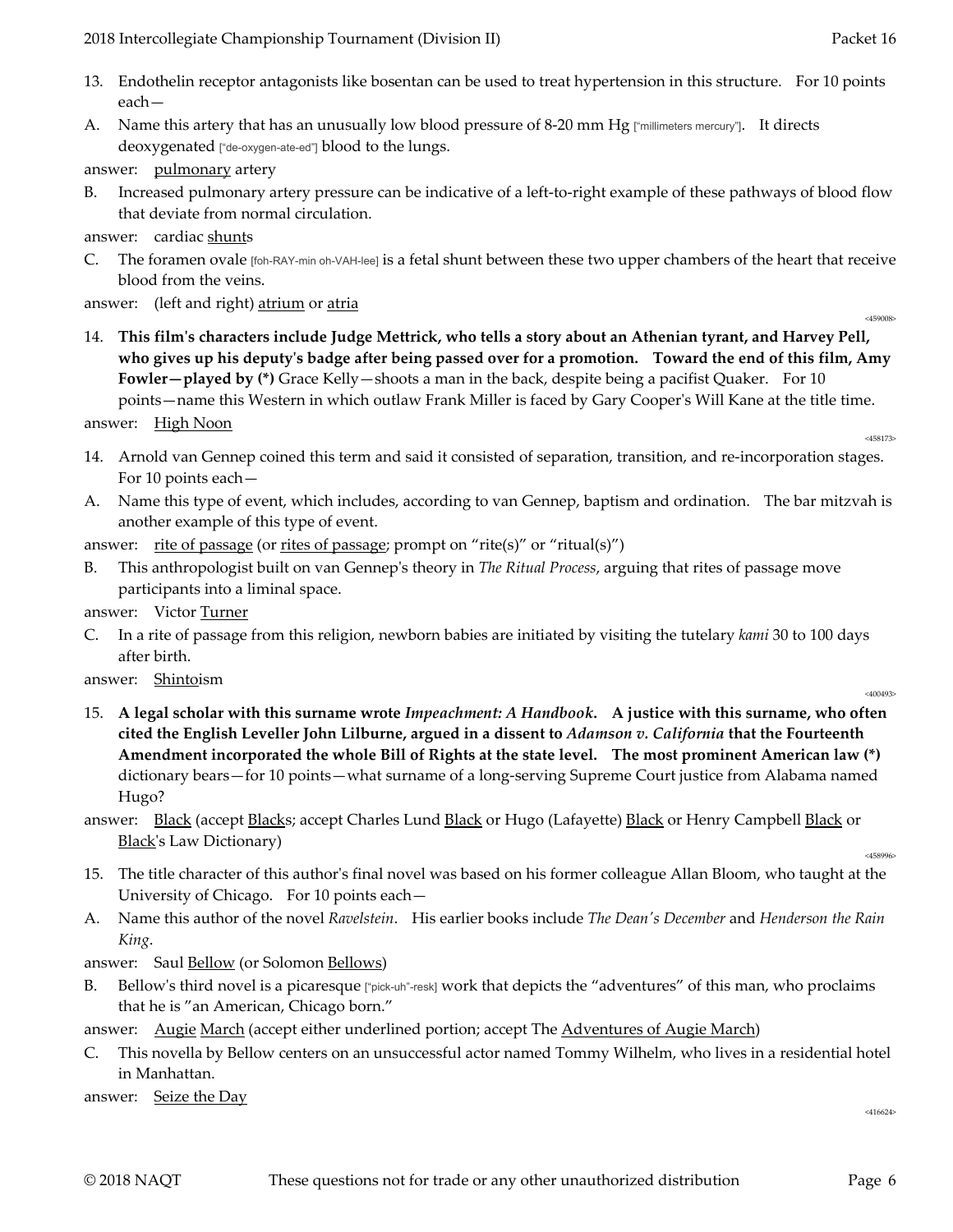16. **This president appointed Robert Byrnes, who served less than a year and a half on the Supreme Court, leading this president to replace Byrnes with Wiley Rutledge. This president appointed the last justice to**  *not* **have a law degree, Robert Jackson. The (\*)** "switch in time that saved nine" was when Owen Roberts supported this president against the "Four Horsemen." For 10 points—what president tried to "pack" the Supreme Court?

answer: Franklin D(elano) Roosevelt (or FDR; prompt on "Roosevelt")

- 16. "Begone, Dull Care" from this composer's *Friday Afternoons*, is one of several works by the composer featured in Wes Anderson's film *Moonrise Kingdom*. For 10 points each—
- A. Name this British composer who set the poem "The Kraken" ["CRACK"-en] in his *Nocturne*.
- answer: (Edward) Benjamin Britten
- B. This 1945 educational composition by Britten introduces children to various instruments, and is based on a theme by Henry Purcell [PUR-sil].
- answer: The Young Person's Guide to the Orchestra, Op. 34
- C. Britten's *Four Sea Interludes* comes from this opera that begins with an inquest into the death of the title character's apprentice.

answer: <u>Peter Grimes</u>, Op. 33

- 
- 17. **Hemispherical analyzers sort particles based on this quantity, which is equalized for the ions during time-of-flight mass spectrometry** [spek-TRAH-muh-tree]**. The equipartition** [ek-wee-"partition"] **theorem predicts that this quantity's average value for a monatomic** [mahn-"atomic"] **ideal gas equals (\*)** three-halves times Boltzmann's constant times temperature. Classically, momentum squared over twice mass equals—for 10 points—what quantity, which also equals "one-half *m v* squared?"

answer: (translational) <u>kinetic energy</u> (prompt on "energy")

- 17. This state backed the peasant revolt of Ivaylo the Cabbage against Michael VIII ["the eighth"] Palaeologus ["pale"-ee-uh-LOH-guss]. For 10 points each—
- A. Name this Mongol khanate that ruled Russia in the medieval era.
- answer: Golden Horde (or Zolotaya Orda or Kipchak Khanate; prompt on partial answer)
- B. Ivaylo was a member of this ethnicity, which at the time comprised a vassal state of the Byzantine Empire. A later country named for this group of people was led by Todor Zhivkov for much of the Cold War.
- answer: Bulgars or Bulgarians (accept Bulgaria)
- In the late 15th century, the power of the Golden Horde largely disintegrated following the Great Stand on the Ugra River, where the horde refused to engage this Grand Prince of Moscow.
- answer:  $\frac{Ivan III}{I}$  (or  $\frac{Ivan the Great}{I}$  prompt on "Ivan")
- 18. **Hermes takes the guise of Polyctor's** [pah-"LICK"-tor'z] **son to guide one of these two men, who tells the other to "remember your own father." In Book 24 of the** *Iliad***, these two members of the opposing sides arrange a twelve-day truce after the return of a (\*)** body that one of them had dragged behind a chariot. For 10 points—name these two Homeric characters, a Greek hero and the Trojan king whose son he killed.

answer: Achilles [uh-KIL-eez] and Priam ["PRY-am"] (accept answers in either order; accept Akhilleus in place of "Achilles"; accept <u>Príamos</u> or <u>Podarces</u> in place of "Priam")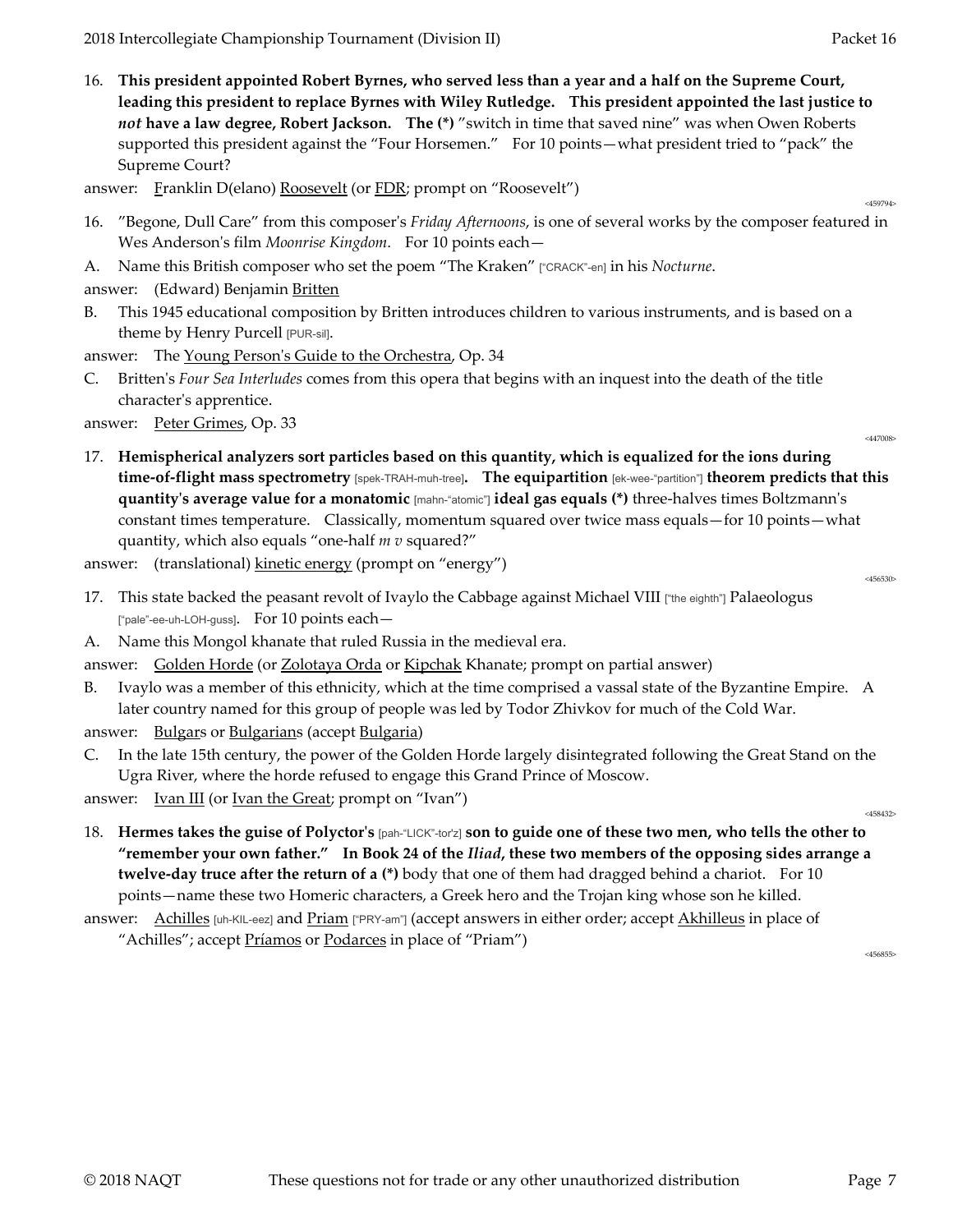- 18. This band's 2017 album *Science Fiction* set a Billboard 200 record by dropping from number one in its first week on the chart to number 97 in its second week. For 10 points each—
- A. Name this emo [EE-moh] band led by Jesse Lacey. Its 2003 album *Deja Entendu* featured the song "The Quiet Things That No One Ever Knows."

answer: Brand New

- B. *Science Fiction* knocked this artist's album *Rainbow*, which features the songs "Woman" and "Praying," off the top of the Billboard chart. She also recorded "Tik Tok."
- answer: Kesha [KEH-shuh] (or Kesha Rose Sebert; accept Ke\$ha)
- C. Brand New's first single was titled for this English actor "and a Semester Abroad." He played Dr. Watson in Guy Ritchie's *Sherlock Holmes* films.
- answer: Jude <u>Law</u> (or David Jude Heyworth <u>Law</u>)  $\frac{1}{2}$
- 19. **This person invented a man-carrying kite, and deployed an unmanned version of it to conduct photographic reconnaissance at the Modder River. This man's troops pretended to bury landmines to deceive Boer forces during the siege of (\*)** Mafeking [MAF-uh-"king"]. The Girl Guides were an offshoot of an organization this man founded in 1907 to aid military intelligence. For 10 points—name this British founder of the scouting movement.

answer: Robert <u>Baden-Powell</u> (or Robert Stephenson Smyth Baden-Powell, 1st Baron Baden-Powell)

- 19. This field analyzes cases in which the incident light's electric field is comparable to the Coulomb [KOO-lohm] field in a sample. For 10 points each—
- A. Name this subfield of optics, which often models the polarization as a cubic polynomial in the electric field. answer: nonlinear optics
- B. One nonlinear effect is the generation of the "second" of these modes. In general, the *n*th of these modes has *n* times the frequency of the "first" one, which is known as the fundamental frequency.

answer: harmonic (accept second harmonic generation or first harmonic)

C. An important nonlinear effect is the "two-photon" form of this process. It is the inverse of stimulated emission. answer: absorption (accept two-photon absorption)  $\frac{458031}{459031}$ 

20. **The inverse function theorem is used to prove a theorem on when the level sets of these expressions can be represented as the graph of some function. Differentiation of these relations is equivalent to the chain rule, and is often followed by rearranging for (\*)** *dy*/*dx* ["D-Y-D-X"]. Writing the unit circle as *x* squared plus *y* squared equals 1 uses—for 10 points—what so-called "functions" that aren't written in "*y*-equals," or "explicit" form?

answer: implicit functions (or <u>implicit</u> equations; accept <u>implicit</u> differentiation or <u>implicit</u> function theorem)

- 20. William Empson wrote a book about "some versions of" this literary genre, which Empson argued was "about the people" but not "by" or "for" them. For 10 points each—
- A. Name this poetic genre that often focuses on peaceful shepherds and rural life.

answer: pastoral poetry (accept Some Versions of Pastoral)

B. Shepherds named Strephon and Klaius narrate this author's pastoral double sestina "Ye Goatherd Gods," which was published as part of his *Arcadia*.

answer: Sir Philip Sidney

C. Sidney was the dedicatee of *The Shepheardes Calender*, a twelve-part pastoral poem by this man. His most famous work concludes with the unfinished "Cantos of Mutabilitie" ["mute-ability"].

answer: Edmund Spenser [The "Cantos of Mutabilitie" conclude *The Faerie Queene*.]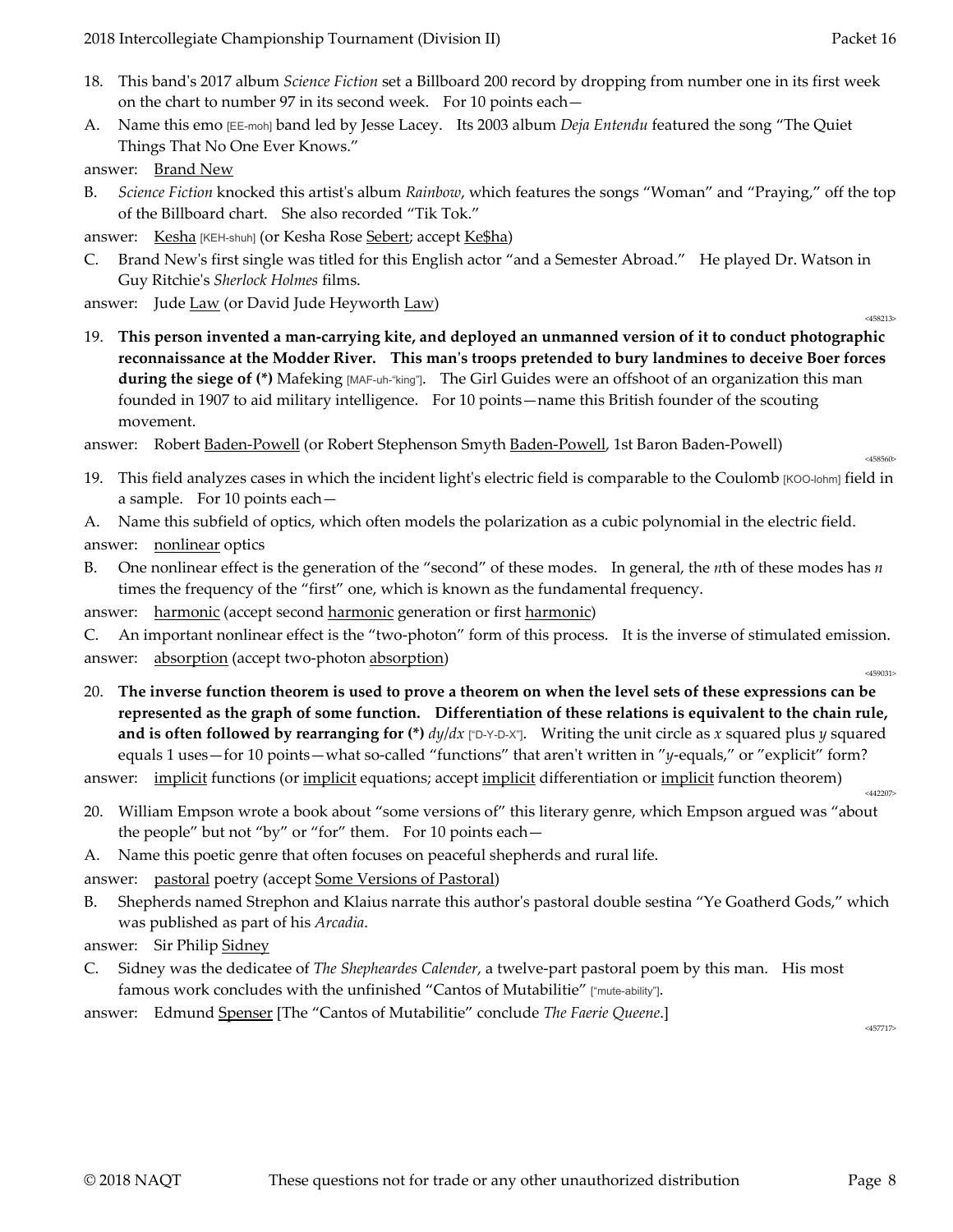21. **On this day, Ayyub's** ["eye"-YOOB'S] **suffering was ended, and Nuh** [noo] **left the Ark. The day of judgement is expected to occur on this day, which is when both Isa** [ee-suh] **and Adam were born. On this day, the forces of caliph** [KAY-lif] **Yazid** [YAH-zeed] **killed the grandson of (\*)** Muhammad, who was trying to reach Kufa [KOO-fah]. For 10 points—name this tenth day after the Islamic New Year, when Shi'ites commemorate the death of Hussein [hoo-SAYN].

answer:  $\underline{Ashura}$  [ah-SHOOR-ah] (or the  $\underline{10}$ th of  $\underline{Muharram}$ )

- 21. This thought experiment was introduced in John Searle's paper "Minds, Brains, and Programs." For 10 points each—
- A. Name this thought experiment, which imagines a computer program that takes characters in a foreign language as input and outputs characters in that same language.

answer: Chinese room (prompt on partial answer)

B. The Chinese room argument opposes what Searle calls the "strong" form of this concept, which is the idea that machines can mimic the cognitive properties of humans.

answer: artificial intelligence (or AI)

C. Searle's books include one on the "rediscovery" of this thing. Gilbert Ryle attacked Cartesian ["car"-TEE-zhun] dualism in a book on the "concept" of this.

answer: mind (accept The <u>Rediscovery of the Mind</u> or The Concept of Mind)

22. **In a March 2018 ad a spokeswoman for this organization holds an hourglass and states "time is running out." This organization created the children's mascot Eddie the Eagle. In 2018 Delta Air Lines announced it would no longer sell discounted tickets to members of this group traveling to its annual conference. Spokeswoman (\*)** Dana Loesch [lesh] and executive VP Wayne LaPierre [lah-pee-AIR] represent—for 10 points—what gun lobby organization?

answer: <u>NRA</u> or <u>National Rifle Association</u>  $\frac{458572}{458572}$ 

- 
- 22. A former prime minister of this country claimed that it has nuclear weapons in April 2016, escalating tensions after the so-called "April Fool's War" in Nagorno-Karabakh [nah-"GOR"-noh-KAR-uh-bahk]. For 10 points each—
- A. Name this country, which receives about 40 percent of its electricity from the Metsamor [met-suh-"MORE"] nuclear power plant.
- answer: Armenia (or Republic of Armenia or Hayastani Hanrapetut'yun)
- B. Armenia is a strategic partner with this neighboring country, whose own attempts to obtain nuclear power led to a 2015 "nuclear deal" with the U.S.

answer: Iran [ih-RAHN] (or Islamic Republic of Iran or Jomhuri-ye Eslami-ye Iran)

C. Iran's Bushehr ["boo-SHARE"] nuclear plant was built by companies from Russia and this country, which in 2011 announced a plan to close its own 17 nuclear power plants by 2022.

answer: Germany (or Federal Republic of Germany or Bundesrepublik Deutschland)

23. **This man proposed a secular "clerisy"** [KLER-uh-see] **tasked with preserving literary tradition. He discussed his "obligations to Schelling" in a work that distinguishes between primary and secondary imagination. The phrase "willing suspension of disbelief" was coined in** *Biographia Literaria* [lih-tuh-RAH-ree-uh] **by this poet, who never finished his supernatural poem (\*)** *Christabel*. For 10 points—name this poet who described a "stately pleasure-dome" in "Kubla Khan."

answer: Samuel Taylor Coleridge  $\frac{457679}{457679}$